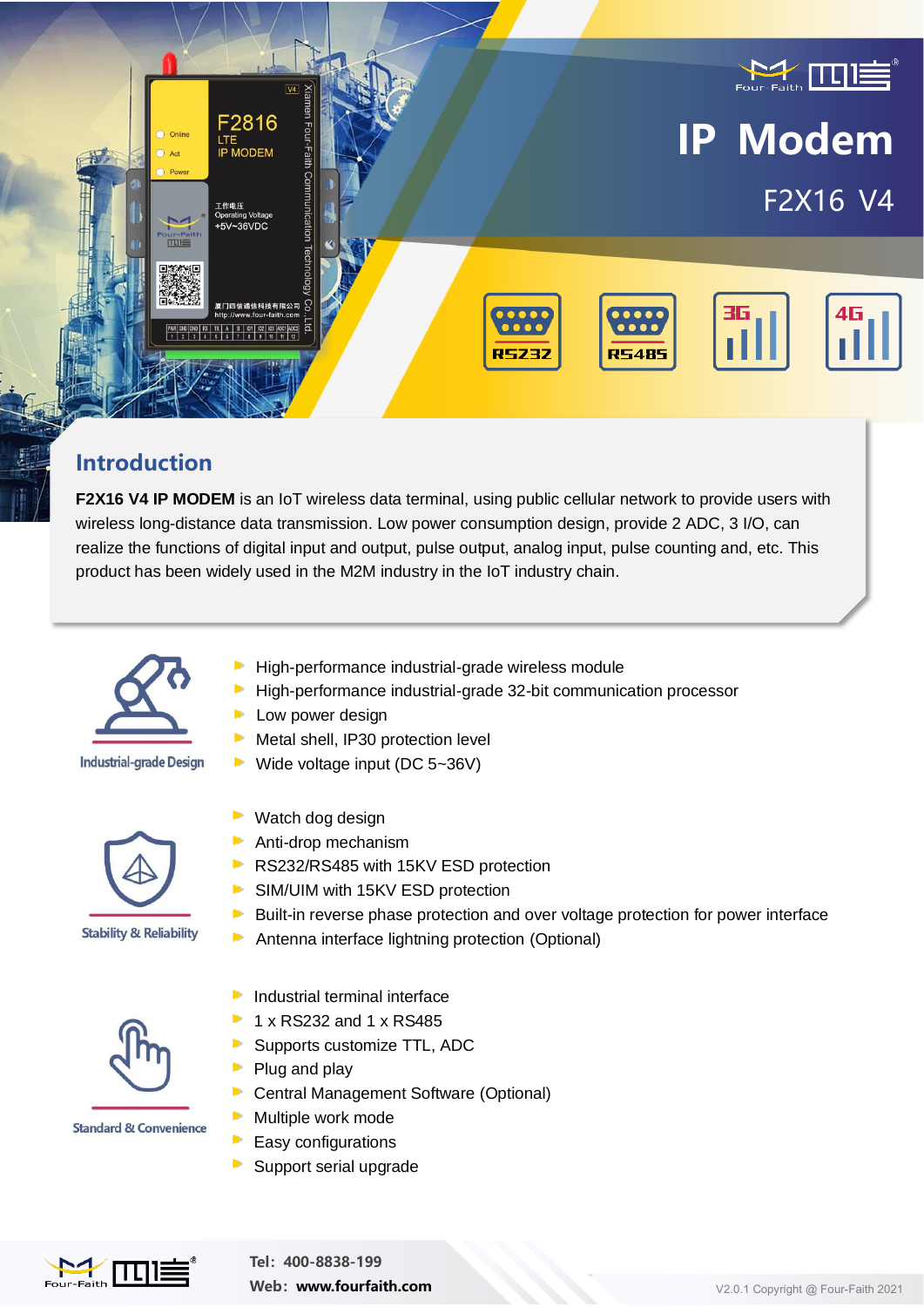# **IP Modem F2X16 V4**





- **High Performance**
- Supports TCP server
- $\triangleright$  Dual data center backup transmission
- Supports APN
- $\triangleright$  Support multi-data center synchronous transmission
- Provide  $3 \times \text{DI} / \text{DO} + 2 \times \text{ADC}$  (DI/DO can be customized to pulse counting)
- Support access to the center based on domain name and IP address
- **Embedded standard TCP/IP protocol stack, support transparent data transmission**

### **Product Specification**

| <b>Cellular Specification</b> |                                                            |  |
|-------------------------------|------------------------------------------------------------|--|
| <b>Items</b>                  | <b>Contents</b>                                            |  |
| F2116 V4 GPRS IP MODEM        |                                                            |  |
|                               | GSM850/900/1800/1900MHz                                    |  |
| <b>Frequency</b>              | GSM phase 2/2+                                             |  |
|                               | GPRS class 10/12                                           |  |
| <b>Bandwidth</b>              | 85.6Kbps                                                   |  |
| <b>Transmit Power</b>         | GSM850/900: < 33dBm                                        |  |
|                               | GSM1800/1900: < 30dBm                                      |  |
| <b>Sensitivity</b>            | $<$ -108 $dBm$                                             |  |
| F2816 V4 LTE IP MODEM         |                                                            |  |
| <b>Frequency</b>              | LTE FDD, LTE TDD, EVDO, WCDMA, TD-SCDMA, CDMA1X, GPRS/EDGE |  |
| <b>Bandwidth</b>              | LTE FDD: 150Mbps(DL), 50Mbps(UL)                           |  |
|                               | LTE TDD: 130Mbps(DL), 35Mbps(UL)                           |  |
|                               | DC-HSPA+: 42Mbps(DL), 5.76Mbps(UL)                         |  |
|                               | TD-HSPA+: 4.2Mbps(DL), 2.2Mbps(UL)                         |  |
|                               | EVDO Rev. A: 3.1Mbps(DL), 1.8Mbps(UL)                      |  |
| <b>Transmit Power</b>         | <23dBm                                                     |  |
| <b>Sensitivity</b>            | <-98dBm                                                    |  |
| F2C16 V4 Cat.1 IP MODEM       |                                                            |  |
| <b>Frequency</b>              | LTE FDD, LTE TDD, GSM/GPRS                                 |  |
|                               | LTE FDD: 10Mbps(DL), 5Mbps(UL)                             |  |
| <b>Bandwidth</b>              | LTE TDD: 8.2Mbps(DL), 3.4Mbps(UL)                          |  |
|                               | GPRS: 85.6kbps(DL), 85.6kbps(UL)                           |  |
|                               | LTE FDD/TDD: $23\pm1$ dBm                                  |  |
| <b>Transmit Power</b>         | GSM 900: 32.5±1 dBm                                        |  |
|                               | DCS 1800: 29.5±1 dBm                                       |  |
| <b>Sensitivity</b>            | LTE FDD/TDD: -98+1 dBm                                     |  |
|                               | GSM 900: -109.5 dBm                                        |  |
|                               | DCS 1800: -108 dBm                                         |  |



**Tel:400-8838-199 Web:** www.fourfaith.com V2.0.1 Copyright @ Four-Faith 2021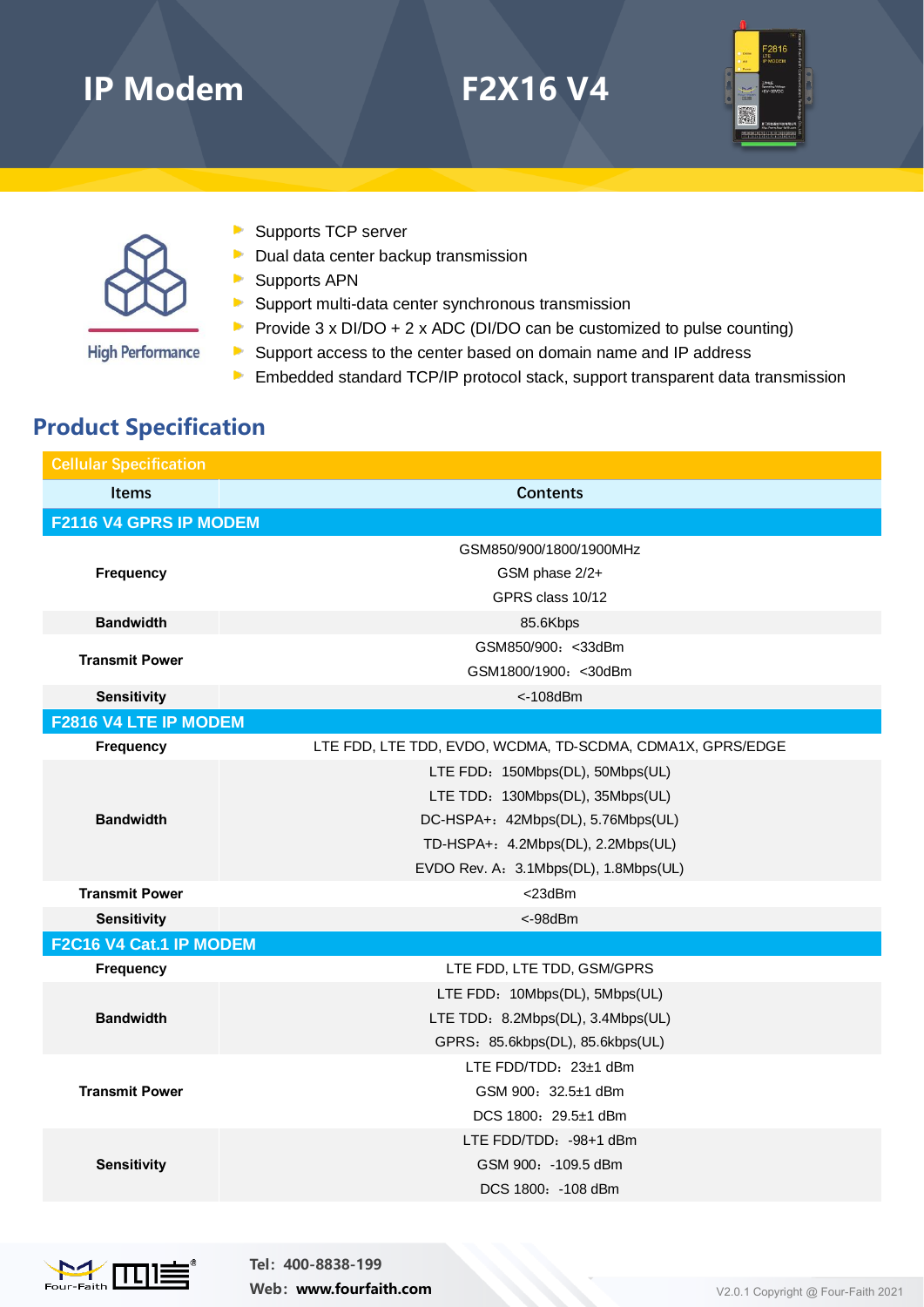# **IP Modem F2X16 V4**



| <b>Hardware System</b>     |                                                                       |
|----------------------------|-----------------------------------------------------------------------|
| <b>Items</b>               | <b>Contents</b>                                                       |
| <b>CPU</b>                 | Industrial-grade 32-bit communication processor                       |
| <b>FLASH</b>               | 512KB (Can customize to 8MB)                                          |
| <b>SRAM</b>                | 256KB                                                                 |
| <b>Interfaces</b>          |                                                                       |
| Items                      | <b>Contents</b>                                                       |
| <b>Serial</b>              | 1 x RS232 + 1 x RS485, with 15KV ESD protection                       |
|                            | Data bit: 5, 6, 7, 8                                                  |
|                            | Stop bit: 1, 1.5, 2                                                   |
|                            | Check : None, Even, Odd                                               |
|                            | Baud rate: 1200~230400 bits/s                                         |
| Indicator                  | Power, Online, System                                                 |
| Antenna                    | SMA interface, Resistance= $50\Omega$                                 |
| <b>SIM/UIM</b>             | Standard sim card slot with 1.8V/3V SIM/UIM, with 15KV ESD protection |
| <b>Power</b>               | Terminal                                                              |
| <b>Power Supply</b>        |                                                                       |
| Items                      | <b>Contents</b>                                                       |
| <b>Standard</b>            | DC 12V/0.5A                                                           |
| Range                      | DC 5~36V                                                              |
| <b>Consumption</b>         |                                                                       |
| <b>Status</b>              | <b>Contents</b>                                                       |
| Communication              | 20~65mA @12VDC (2G:20~40 mA 4G:20~65mA)                               |
|                            | 20~95mA @9VDC (2G:30~45 mA 4G:20~95mA)                                |
| <b>Standby</b>             | 15~30 mA @12VDC                                                       |
|                            | 20~40 mA @9VDC                                                        |
| Sleep                      | 5~17mA @12VDC                                                         |
| <b>Physical Properties</b> | 6~22mA @9VDC                                                          |
| <b>Items</b>               | <b>Contents</b>                                                       |
| <b>Shell</b>               | Metal shell, IP30                                                     |
| <b>Size</b>                | 91x58.5x22 mm (Antenna not included)                                  |
| Weight                     | 205g                                                                  |
| <b>Other</b>               |                                                                       |
| <b>Items</b>               | <b>Contents</b>                                                       |
| <b>Working Temperature</b> | $-35 - +75$ °C                                                        |
| <b>Storage Temperature</b> | $-40 - +85$ °C                                                        |
| <b>Humidity</b>            | 95% (Non condensation)                                                |



**Tel:400-8838-199 Web:**<br> **Web:**<br> **Web:**<br> **Web:**<br> **Web:**<br> **Web:**<br> **Web:**<br> **Web:**<br> **Web:**<br> **Web:**<br> **Web:**<br> **Web:**<br> **Web:**<br> **Web:**<br> **Web:**<br> **Web:**<br> **Web:**<br> **Web:**<br> **Web:**<br> **Web:**<br> **Web:**<br> **Web:**<br> **Web:**<br> **Web:**<br> **Web:**<br> **Web:**<br> **Web:**<br> **Web:**